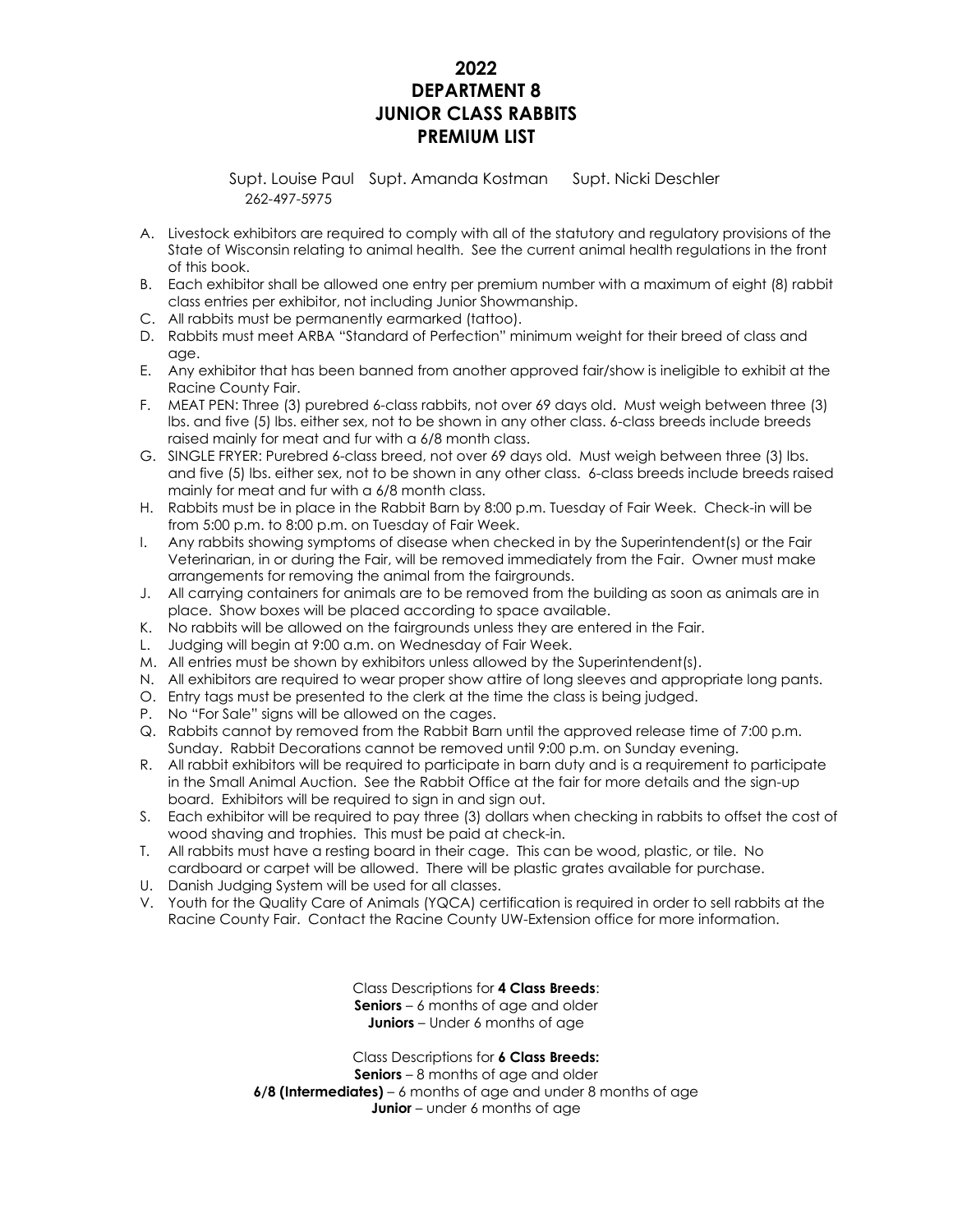| <b>Division</b>         | <b>Entry</b>            | <b>Class Numbers</b>            |             |             |     |                |                   |
|-------------------------|-------------------------|---------------------------------|-------------|-------------|-----|----------------|-------------------|
|                         |                         | Sr.                             | Sr.         | 6/8         | 6/8 | Jr.            | Jr.               |
|                         |                         | <b>Buck</b>                     | Doe         | <b>Buck</b> | Doe | <b>Buck</b>    | Doe               |
| 1                       | American Fuzzy Lop      | 1                               | $\mathbf 2$ |             |     | 3              | 4                 |
| $\overline{2}$          | Jersey Wooley           | 5                               | 6           |             |     | $\overline{7}$ | 8                 |
| $\overline{\mathbf{3}}$ | Any Other 4-Class Breed | 9                               | 10          |             |     | 11             | $12 \overline{ }$ |
| 4                       | Any Other 6-Class Breed | 13                              | 14          | 15          | 16  | 17             | 18                |
| 5                       | Beveren                 | 19                              | 20          | 21          | 22  | 23             | 24                |
| 6                       | Californian             | 25                              | 26          | 27          | 28  | 29             | 30                |
| 7                       | Champagne D'Argent      | 31                              | 32          | 33          | 34  | 35             | 36                |
| 8                       | Crème D'Argent          | 37                              | 38          | 39          | 40  | 41             | 42                |
| 9                       | Dutch                   | 43                              | 44          |             |     | 45             | 46                |
| 10                      | <b>Flemish Giant</b>    | 47                              | 48          | 49          | 50  | 51             | 52                |
| 11                      | French Lop              | 53                              | 54          | 55          | 56  | 57             | 58                |
| 12                      | Holland Lop             | 59                              | 60          |             |     | 61             | 62                |
| 13                      | Lion Head               | 63                              | 64          |             |     | 65             | 66                |
| 14                      | Mini Lop                | 67                              | 68          |             |     | 69             | 70                |
| 15                      | Mini Rex                | 71                              | 72          |             |     | 73             | 74                |
| 16                      | Netherland Dwarf        | 75                              | 76          |             |     | 77             | 78                |
| 17                      | New Zealand             | 79                              | 80          | 81          | 82  | 83             | 84                |
| 18                      | Palomino                | 85                              | 86          | 87          | 88  | 89             | 90                |
| 19                      | Polish                  | 91                              | 92          |             |     | 93             | 94                |
| 20                      | Rex                     | 95                              | 96          |             |     | 97             | 98                |
| 21                      | Satin                   | 99                              | 100         | 101         | 102 | 103            | 104               |
| 22                      | Silver Marten           | 105                             | 106         |             |     | 107            | 108               |
| 23                      | Pet Rabbit              | <b>Bucks-109</b><br>Does $-110$ |             |             |     |                |                   |
| 24                      | Meat Pen                | 111                             |             |             |     |                |                   |
| 25                      | Single Fryer            | 112                             |             |             |     |                |                   |

Blue - \$2.00 Red - \$1.75 White - \$1.50 Pink - \$1.25

**BEST OF BREED RIBBON & TROPHY BEST OF OPPOSITE SEX RIBBON & TROPHY BEST IN SHOW RIBBON & TROPHY BEST RESERVE IN SHOW RIBBON & TROPHY BEST OF THE OPPOSITES RIBBON & TROPHY Best in Show Trophy Donated by: Friends of the Rabbit** 

**Project**

 **Best of the Opposites Donated by: ARBA Judge Cindy Stelloh**

**Division 26 – Showmanship**

Danish Judging System

All rabbit exhibitors are encouraged to enter the Showmanship contest

| Class No. Entry |                                               |
|-----------------|-----------------------------------------------|
|                 | First Year Rabbit Project Member (Any Age)    |
|                 | Rabbit Project Members, 9 – 11 Years Old      |
|                 | Rabbit Project Members, 12 – 14 Years Old     |
|                 | Rabbit Project Members, 15 Years Old and Over |

Blue - \$3.00 Red - \$2.50 White - \$2.00 Pink - \$1.50

A trophy will be presented to the Top Show Person in each age group. Rabbits used for showmanship must be entered in the fair and shown in a breed class.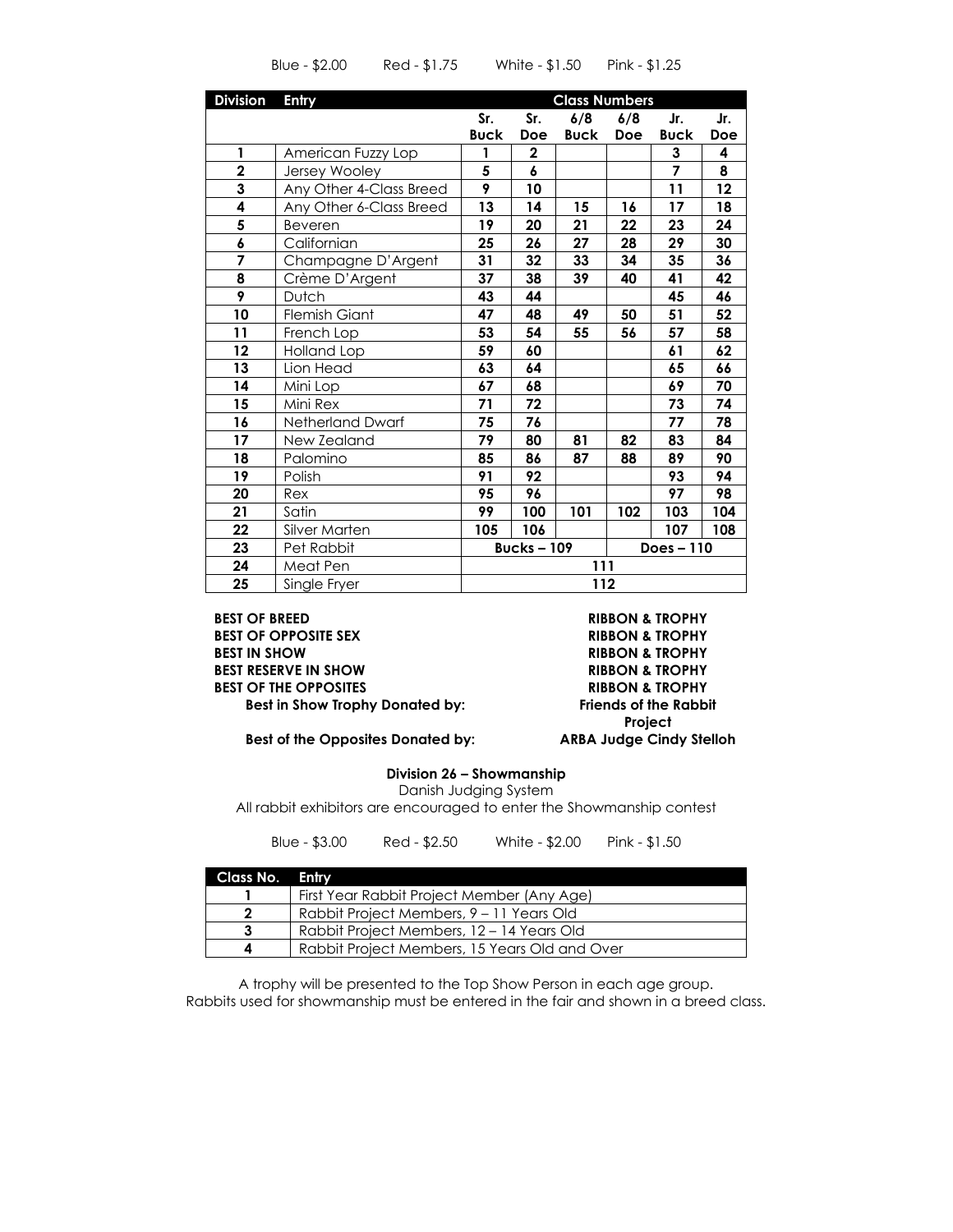## **Best Darn Barn**

Clubs are encouraged to keep their rabbits and properties in the most attractive appearance throughout the Fair.

### Contest guidelines are as follows:

- A. Cleanliness in the care of exhibits and animals must be maintained.
- B. Behavior of exhibitors is to reflect the best of 4-H / FFA, breed associations, or other youth organizations.
- C. Club name and boundaries of club exhibits to be clearly marked.
- D. Prizes will be awarded to the clubs.
- E. Shavings under the cages are to be changed by 6:00 p.m. on Friday.

### **RABBIT MEAT SALE**

- A. Rabbits for auction are limited to 6-class breeds used for commercial meat production. These include New Zealand, Satin, Champagne D'Argent, Crème D'Argent, Californians, Silver Martens, Giant Chinchillas, etc.
- B. Any Junior Fair exhibitor having 6-class breeds may select one rabbit, meat pen, or single fryer to sell at the auction from his / her entries. Rabbit(s) sold must be the same as entered in the fair. (i.e. if entered as a single fryer, the animal must be sold as a single fryer)
- C. A fee of 2% per rabbit sold will be assessed for each rabbit sold in the auction.
- D. All rabbits selected for the meat auction shall be properly finished and of marketable quality. The Rabbit Superintendent(s) and Committee reserve the right to reject any rabbits found unsuitable for the sale.
- E. Animals to be sold must be registered with the Superintendent(s) on Wednesday from 4:00 p.m. to 5:00 p.m. or on Friday of Fair Week between 8:00 a.m. and NOON. Rabbits will be weighed at the time of registrations for the sale. Sign-up includes both handing in the Drug Sheet signed by a parent and signing the Sales Sheet at the Rabbit Office. NO EXCEPTIONS. These forms will be available at check-in but cannot be turned in until sign-up times.
- F. Rabbits must weigh no less than four (4) lbs. to be sold in the Small Animal Auction.
- G. Any rabbit to be sold must be less than 1 year old.
- H. To participate in the Auction, you must participate in barn duty and have another rabbit entry (not including showmanship).

#### **SALE ANIMALS**

- A. All animals will be taken to the processor by the Seller.
- B. The seller is responsible for delivering the animal to the buyer.
- C. Sales slips are to be signed by the buyer at delivery for proof of delivery.
- D. A signed sales slip is required to be turned in at Fair check pick-up to receive your fair auction check.

#### RULES:

- **RABBIT POSTER CONTEST**
- A. Only one poster per category is allowed (limit 3 posters)
- B. Poster board of 14" x 22" with a 1" border is recommended.
- C. No Sharp Objects. Nothing may protrude of 1/8" above the board.
- D. Include a card with the following:
	- a. Choice of Subject
		- b. Resources Used
- E. Posters are due Saturday prior to fair week. From 9:00 a.m. Noon in the Rabbit Barn.
- F. Judging will follow in the afternoon on Saturday. Members do not need to be present for judging.
- G. Awards will be placed on posters. Ribbons may be removed on Monday but stickers will remain on the card provided by exhibitor. (Premiums will not be awarded)
- H. Posters will be displayed in the Barn throughout the week of Fair. They may not be removed until Sunday night after 7:00 p.m.

## **Beginner (9 – 11 Years Old)**